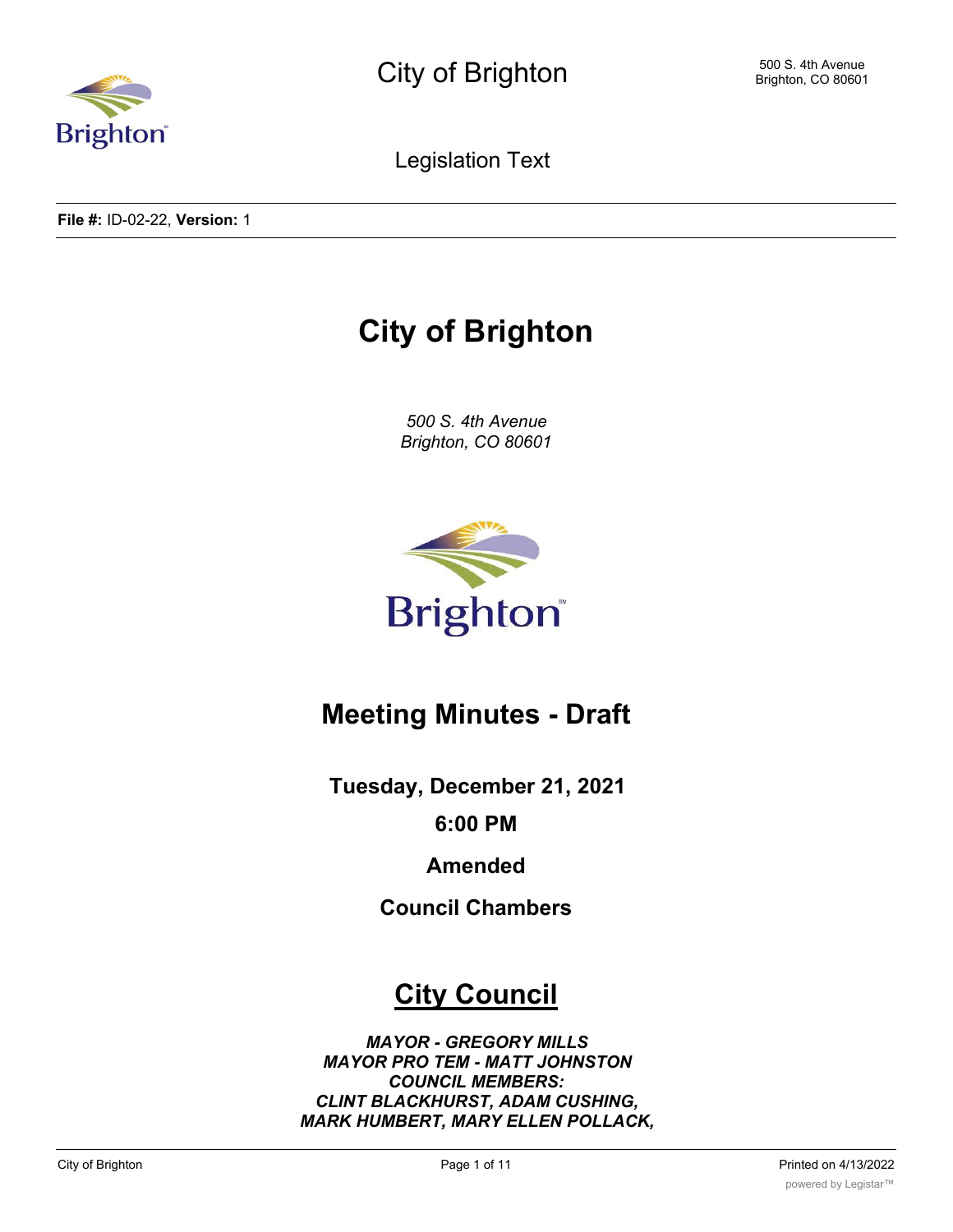### *ANN TADDEO, TIM WATTS*

## **1. CALL TO ORDER**

*Mayor Mills called the meeting to order at 6:01 p.m.*

#### **A. Pledge of Allegiance to the American Flag**

*Councilmember Pollack led the recitation of the Pledge of Allegiance to the American Flag.*

#### **B. Roll Call**

**Present:** 7 - Mayor Mills, Mayor Pro Tem Johnston, Councilmember Blackhurst, Councilmember Cushing, Councilmember Humbert, Councilmember Pollack, and Councilmember Watts

**Not Present:** 1 - Councilmember Taddeo

## **2. APPROVAL OF REGULAR AGENDA**

**Motion by Councilmember Watts, seconded by Councilmember Blackhurst, to approve the Regular Agenda as presented. Motion passed by the following vote:**

> **Aye:** 7 - Mayor Mills, Mayor Pro Tem Johnston, Councilmember Blackhurst, Councilmember Cushing, Councilmember Humbert, Councilmember Pollack, and Councilmember Watts

Absent: 1 - Councilmember Taddeo

#### **3. CONSENT AGENDA**

- **A. Approval of the November 16, 2021 City Council Minutes**
- **B. Approval of the November 22, 2021 City Council Minutes**
- **C. A RESOLUTION OF THE CITY COUNCIL OF THE CITY OF BRIGHTON, COLORADO, APPOINTING SHEILA HARRELL AS AN AT-LARGE MEMBER OF THE PARKS AND RECREATION ADVISORY BOARD TO FILL AN UNEXPIRED TERM TO JANUARY 2023**

**Resolution No. 2021-105**

**D. A RESOLUTION OF THE CITY COUNCIL OF THE CITY OF BRIGHTON, COLORADO, APPROVING LODGING TAX GRANTS AND ALLOCATIONS FROM**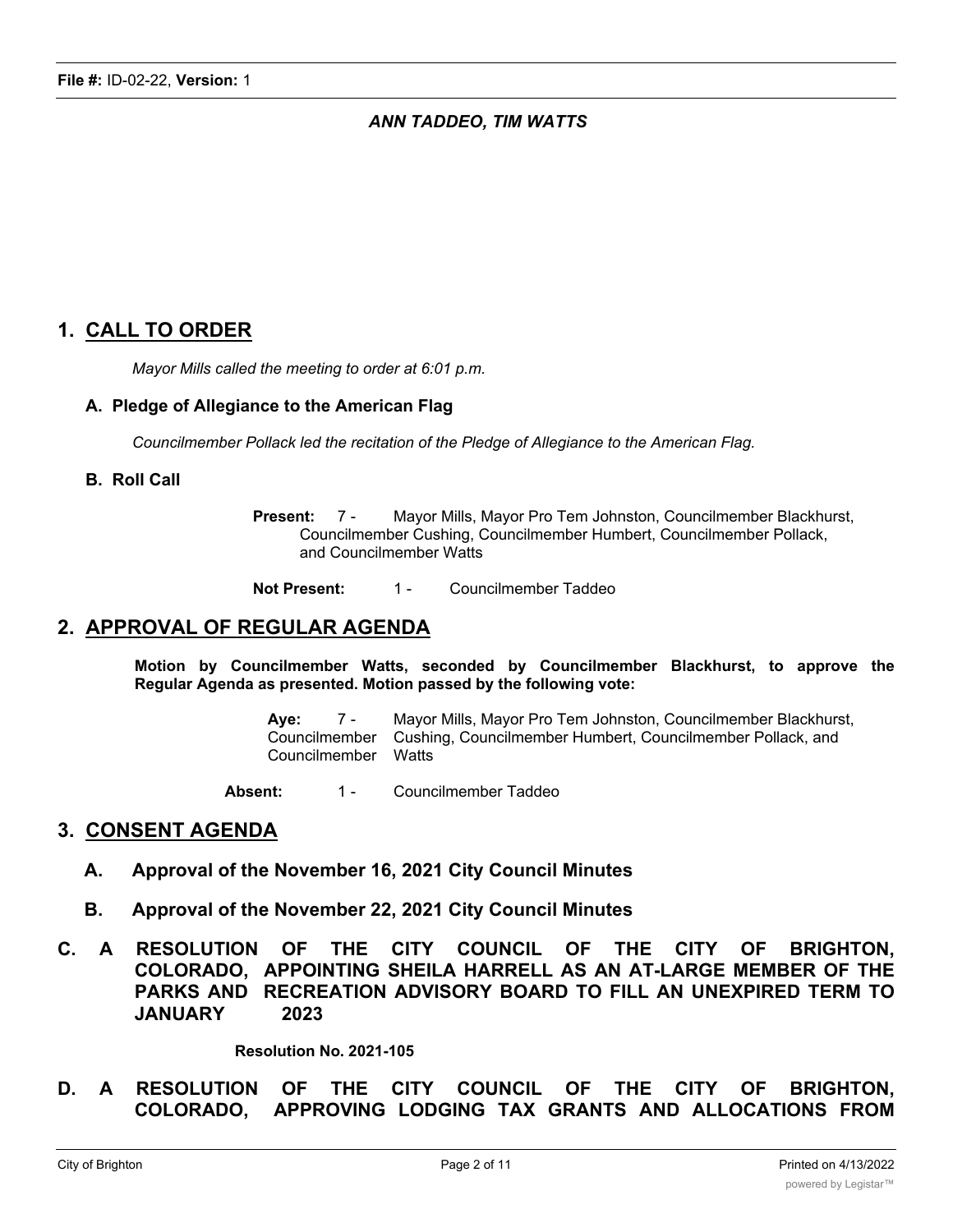**THE LODGING TAX FUND IN THE AMOUNT OF TWO HUNDRED FIFTY-FIVE THOUSAND THREE HUNDRED EIGHTY FOUR DOLLARS (\$255,384) FOR CALENDAR YEAR 2021; DESIGNATING THE RECIPIENTS AND AMOUNTS OF SAID GRANTS AND ALLOCATIONS; AUTHORIZING THE CITY MANAGER TO EXECUTE THE AGREEMENTS WITH THE RECIPIENTS OF THE 2021 ALLOCATION ON BEHALF OF THE CITY; AND SETTING FORTH OTHER DETAILS RELATED THERETO**

**Resolution No. 2021-106**

**E. A RESOLUTION OF THE CITY COUNCIL OF THE CITY OF BRIGHTON, COLORADO, APPROVING A LEASE AGREEMENT WITH BRIGHTON PLATTE VALLEY MEDICAL CENTER FOR CITY-OWNED REAL PROPERTY LOCATED AT 1735 SKEEL STREET, AND AUTHORIZING THE CITY MANAGER TO EXECUTE SAID LEASE AGREEMENT ON BEHALF OF THE CITY**

**Resolution No. 2021-107**

**Motion by Councilmember Blackhurst, seconded by Councilmember Humbert, to approve the Consent Agenda as presented. Motion passed by the following vote:**

> **Aye:** 7 - Mayor Mills, Mayor Pro Tem Johnston, Councilmember Blackhurst, Councilmember Cushing, Councilmember Humbert, Councilmember Pollack, and Councilmember Watts

Absent: 1 - Councilmember Taddeo

## **4. CEREMONIES**

## **5. PUBLIC INVITED TO BE HEARD ON MATTERS NOT ON THE AGENDA (Speakers limited to five minutes)**

*Dean Poorman, Brighton. Mr. Poorman expressed concern about flooding in his basement and the City not taking responsibility for it and four water main breaks in his neighborhood in the past month.*

*Michael Boutwell, Brighton. Mr. Boutwell expressed concern that the City closed its recycling bins and about the virus.*

*Mayor Mills called for a break at 6:15 p.m. for technology issues.*

*Mayor Mills reconvened the meeting at 6:25 p.m.*

## **6. PUBLIC HEARINGS**

**A. A RESOLUTION OF THE CITY COUNCIL OF THE CITY OF BRIGHTON, COLORADO, APPROVING A FINAL PLAT AND DEVELOPMENT AGREEMENT FOR THE MARRONE TRUCKING SUBDIVISION, AN APPROXIMATE 20.003 ACRES OF LAND, IN SECTION 18, TOWNSHIP 1 SOUTH, RANGE 66 WEST OF THE 6TH PRINCIPAL MERIDIAN, CITY OF BRIGHTON, COUNTY OF ADAMS, STATE OF COLORADO; AUTHORIZING THE MAYOR TO EXECUTE THE DEVELOPMENT AGREEMENT ON BEHALF OF THE CITY; AND SETTING FORTH OTHER DETAILS RELATED THERETO**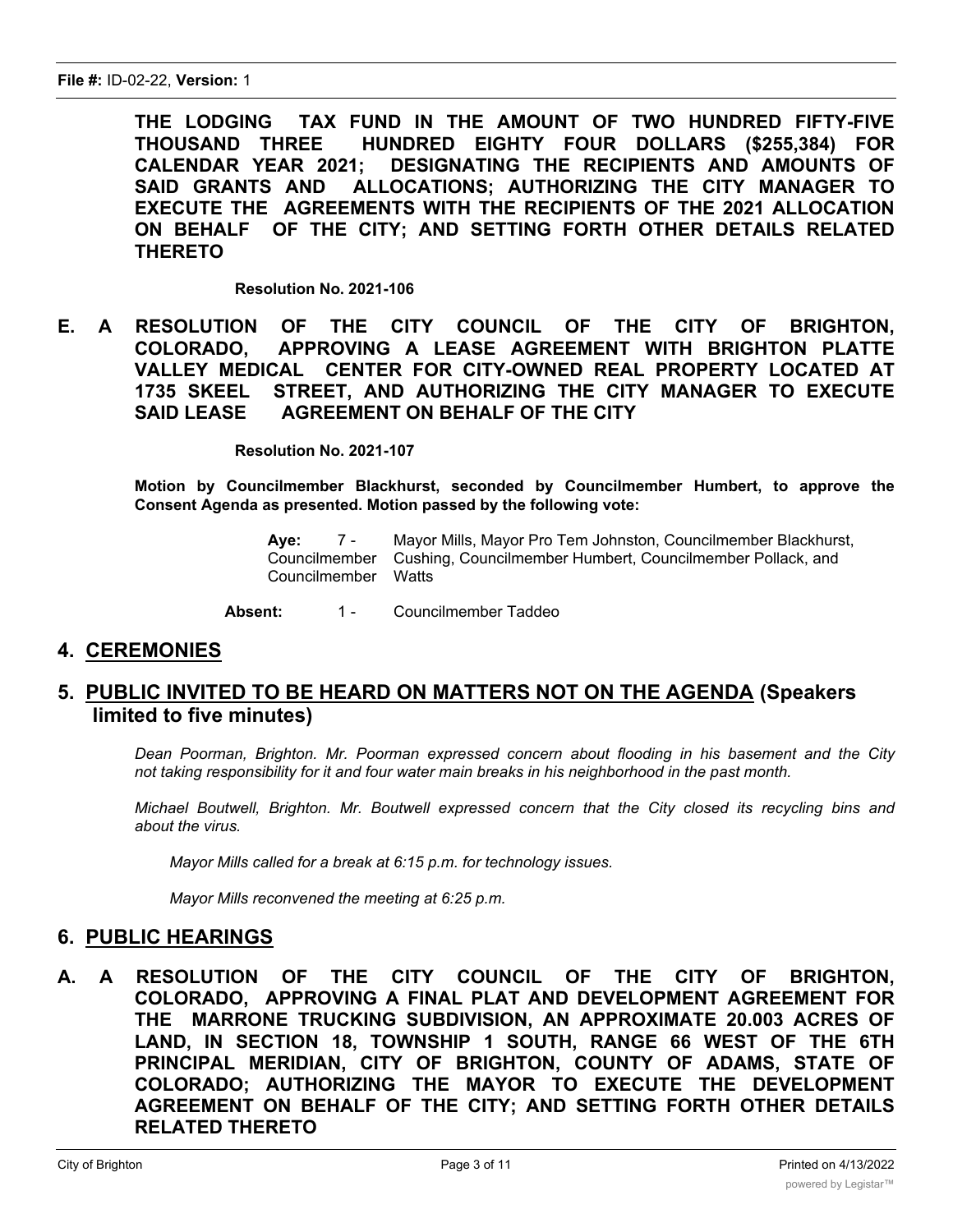*Mayor Mills read the title of the Resolution into the record.*

Mayor Mills opened the public hearing at 6:26 p.m. and City Clerk Natalie Hoel verified the required postings *and publications (December 6, 2021 on the City of Brighton website) for this public hearing were completed.*

*City Manager Michael Martinez introduced Assistant Director of Community Development Mike Tylka.*

*Assistant Director of Community Development Mike Tylka presented the Marrone Trucking Subdivision Final Plat and Development Agreement. The applicant is represented by Enviro Finance Group and the owners are Kenneth Marrone and Marrone EAT, LLC. This item is being processed under the former Land Use and* Development Code that was in place prior to January 1, 2020 as this item was submitted to be processed before that date. The role of staff is to be an unbiased party to review the submitted applications to the City's adopted codes, policies, reports and standards and then to make a recommendation to City Council for their *ultimate decision.*

The old Land Use and Development Code brought the Final Plats to the City Council with the Development *Agreement, this is different from the current process. The property is located east of Fulton Avenue approximately ¼ mile south from its intersection with Bromley Lane and is approximately twenty acres. There* is heavier industrial to the west, and industrial zoned land to the north and east. The property was annexed in *2020 and was zoned as Light Industrial.*

The designation as Industrial and platting it to an industrial subdivision aligns with a number of policies of the *Comprehensive Plan. This includes building off of existing infrastructure surrounding the site, creates a job* employment generating use adjacent to the Highway 85 corridor. This is planned to be two lots, just over five acres on the north and approximately fourteen acres on the south lot. There is a section of property that is owned by Walmart and either the City or applicant has been able to get an agreement with Walmart for the property to access the site. Prior to the annexation of the property, the applicant did create an access point at the northwest corner of lot 1. Another alignment sets forth future trail connectivity in the area and will be developed at the time of site plan for each lot. A future right-of-way for 148<sup>th</sup> Avenue will be done that aligns *with the right-of-way to the south of the self-storage facility to connect to Sable Boulevard.*

Staff finds that the proposal is in conformance with the zoning set forth in Section 17-40-210 of the former Land Use and Development Code. Staff feels it will facilitate orderly growth and expansion of the City and will allow future industrial users to take advantage of the major nearby transportation corridors. Three of the four *neighboring sides are zoned for industrial users.*

*The Development Agreement calls for the dedication of water shares, no fee-in-lieu, the right-of-way for a future extension of 148th Avenue, construct necessary access points and others, if triggered, construct on-site trail segments with applicable Site Plans, install water and sewer lines for on-site service, and install necessary streetlights. The Development Agreement also outlines triggers for utility undergrounding along Fulton Avenue, the construction of Fulton Avenue and 148th Avenue if required, and sets that future stormwater maintenance agreements would be entered into at the time of site plan.*

*All public notices were done in accordance with the Land Use and Development Code.*

Staff finds that the Final Plat lays out all of the appropriate easements for access including fire, utilities and drainage and grants a trail easement and right-of-way for the future 148<sup>th</sup> Avenue as requested by staff. The *Final Plat substantially complies with the approved Preliminary Plat. The Development Review Committee has* reviewed the Final Plat and finds it is in line with all applicable standards and zoning districts. The *Development Agreement is in line with the applicable Code section and with policies of the Comprehensive Plan. The Planning Commission approved the request unanimously with two conditions, staff has found those to be satisfied with the submission of the Final Plat.*

*Mayor Mills asked if the applicant would like to add anything to the presentation, she did not.*

*Mayor Mills asked if anyone in the audience had questions for the applicant.*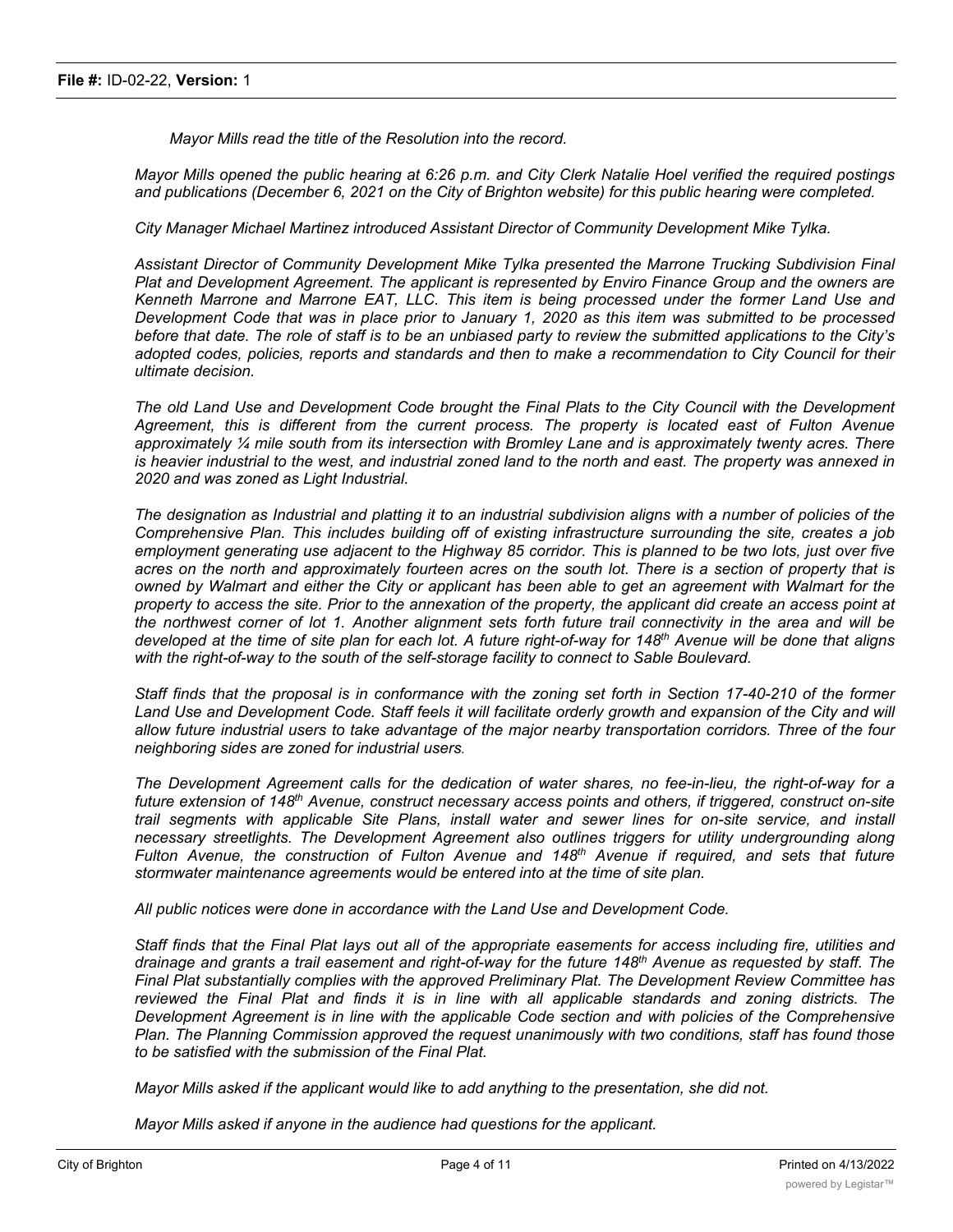Mayor Mills asked if anyone in the audience wished to speak on behalf of or against the request, there was *none.*

*Mayor Mills asked if there were questions from City Council.*

Councilmember Blackhurst asked if Lot 1 would be used by the trucking company and asked what Lot 2 would be used for. Sarah Laverty explained that there is not a plan for Lot 2 at this time, it could be developed as one lot or they owner could come back to subdivide the lot. Councilmember Blackhurst stated it is good to see *industrial in this area.*

*Mayor Mills closed the public hearing at 6:37 p.m.*

**Motion by Councilmember Humbert, seconded by Councilmember Blackhurst, to approve Resolution 2021-108. Motion passed by the following vote:**

> **Aye:** 7 - Mayor Mills, Mayor Pro Tem Johnston, Councilmember Blackhurst, Councilmember Cushing, Councilmember Humbert, Councilmember Pollack, and Councilmember Watts

Absent: 1 - Councilmember Taddeo

#### **7. ORDINANCES FOR INITIAL CONSIDERATION**

#### **8. ORDINANCES FOR FINAL CONSIDERATION**

**A. AN ORDINANCE OF THE CITY COUNCIL OF THE CITY OF BRIGHTON, COLORADO, AMENDING SECTION 3-8-90 OF THE BRIGHTON MUNICIPAL CODE REGARDING BIDDING PROCEDURES FOR CONTRACTS AND PROCUREMENT OF SUPPLIES AND SERVICES**

*Mayor Mills read the title of the Ordinance into the record.*

*City Manager Martinez explained that this is the final reading of the Ordinance.*

**Motion by Mayor Pro Tem Johnston, seconded by Councilmember Watts, to approve Ordinance 2378. Motion passed by the following vote:**

> **Aye:** 7 - Mayor Mills, Mayor Pro Tem Johnston, Councilmember Blackhurst, Councilmember Cushing, Councilmember Humbert, Councilmember Pollack, and Councilmember Watts

Absent: 1 - Councilmember Taddeo

#### **9. RESOLUTIONS**

### **A. A RESOLUTION OF THE CITY COUNCIL OF THE CITY OF BRIGHTON, COLORADO, APPOINTING BRIAN MOEN AS A LODGING PROVIDER MEMBER OF THE LODGING TAX ADVISORY COMMITTEE WITH A TERM TO DECEMBER, 2024**

*Mayor Mills read the title of the Resolution into the record.*

*City Manager Martinez explained that this was not brought to a Study Session because the Lodging Tax*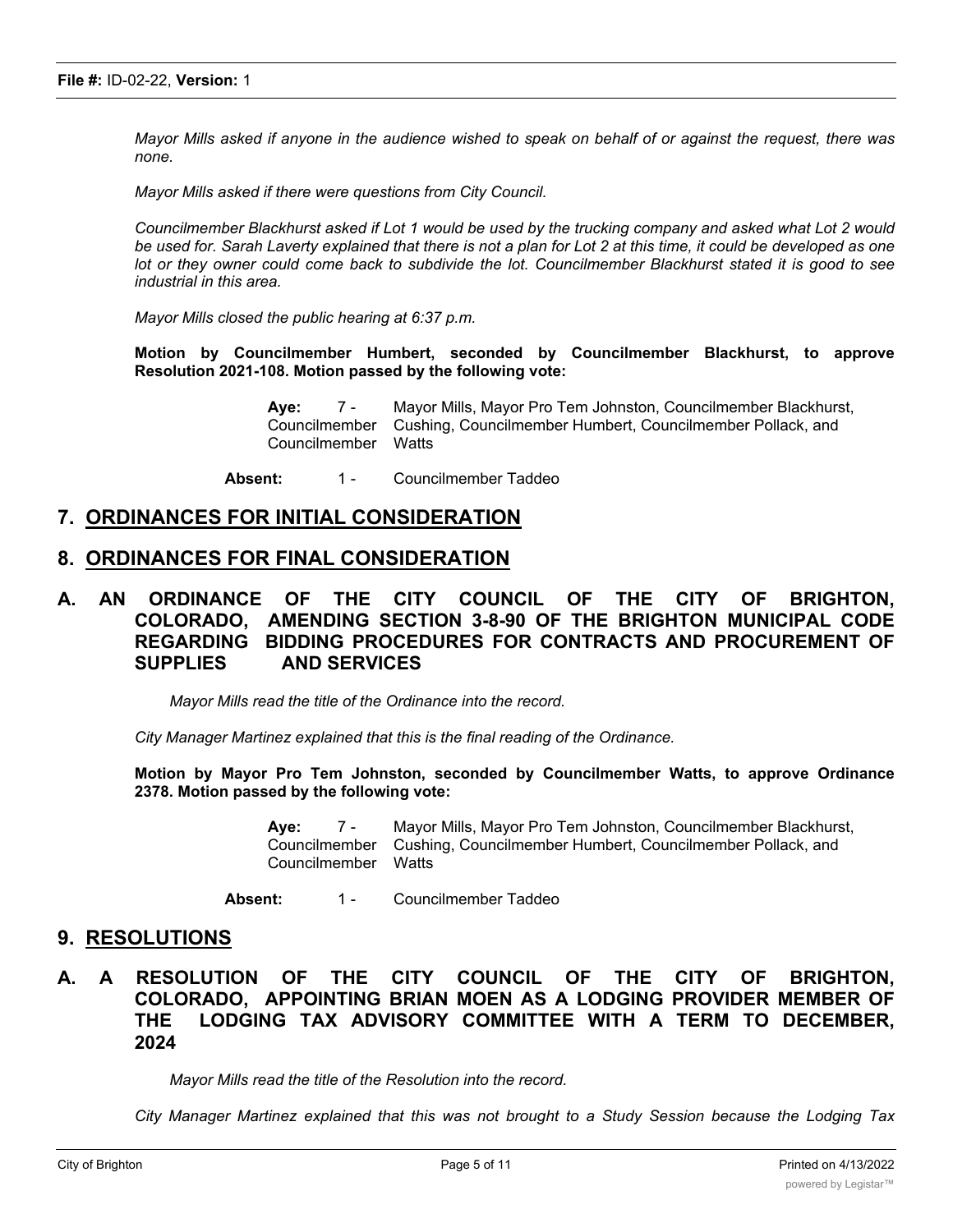*Advisory committee is short members and now has an appointment opportunity. This Resolution is to appoint Brian Moen, the General Manager of Candlewood Suites. Mr. Moen has been attending meetings.*

**Motion by Councilmember Watts, seconded by Councilmember Humbert, to approve Resolution 2021-109. Motion passed by the following vote:**

> **Aye:** 7 - Mayor Mills, Mayor Pro Tem Johnston, Councilmember Blackhurst, Councilmember Cushing, Councilmember Humbert, Councilmember Pollack, and Councilmember Watts

Absent: 1 - Councilmember Taddeo

## **B. A RESOLUTION OF THE CITY COUNCIL OF THE CITY OF BRIGHTON, COLORADO, ACKNOWLEDGING THE CERTIFIED ABSTRACT OF VOTES CAST FOR THE DECEMBER 7, 2021 SPECIAL RUN-OFF MUNICIPAL ELECTION FOR MAYOR**

*Mayor Mills read the title of the Resolution into the record.*

*City Manager Martinez introduced City Clerk Natalie Hoel.*

City Clerk Natalie Hoel explained that this Resolution acknowledges the certified abstract of votes cast for the *December 7, 2021 Special Run-off Election for Mayor and answered questions from Council regarding:*

· *The cost of the Run-off Election.*

**Motion by Councilmember Cushing, seconded by Councilmember Watts, to approve Resolution 2021-110. Motion passed by the following vote:**

> **Aye:** 7 - Mayor Mills, Mayor Pro Tem Johnston, Councilmember Blackhurst, Councilmember Cushing, Councilmember Humbert, Councilmember Pollack, and Councilmember Watts

Absent: 1 - Councilmember Taddeo

**C. A RESOLUTION OF THE CITY COUNCIL OF THE CITY OF BRIGHTON, COLORADO, ACCEPTING THE BID OF ROCKY MOUNTAIN TURF SOLUTIONS AND APPROVING THE PROCUREMENT OF ADULT AND YOUTH SPORTS COMPLEX TURF CONVERSION, PROJECT #22-007191, TO ROCKY MOUNTAIN TURF SOLUTIONS FOR THE CONTRACT AMOUNT OF FOUR MILLION THREE HUNDRED EIGHTY-SIX THOUSAND FIVE HUNDRED DOLLARS, AND AUTHORIZING THE CITY MANAGER, OR DESIGNEE, TO EXECUTE AND SIGN THE CONTRACT ON BEHALF OF THE CITY AND THE CITY CLERK TO ATTEST THERETO**

*Mayor Mills read the title of the Resolution into the record.*

*City Manager Martinez introduced Assistant Director of Parks and Open Space Kyle Sylvester and Parks Crew Leader Ryan Smith.*

*Assistant Director of Parks and Open Space Kyle Sylvester presented the Adult and Youth Sports Complex* Turf Conversion project. The two complexes involved are the Pawlowski Field for youth sports and the Adult *Sports Complex. The process was with the cooperative purchasing agreement through the OMNIA Partners.* The total project cost for demo and installation of eight new artificial turf fields in the two complexes is *\$4,386,500. Sufficient funds are available in the Parks and Recreation Capital Projects fund. The Adult Sports*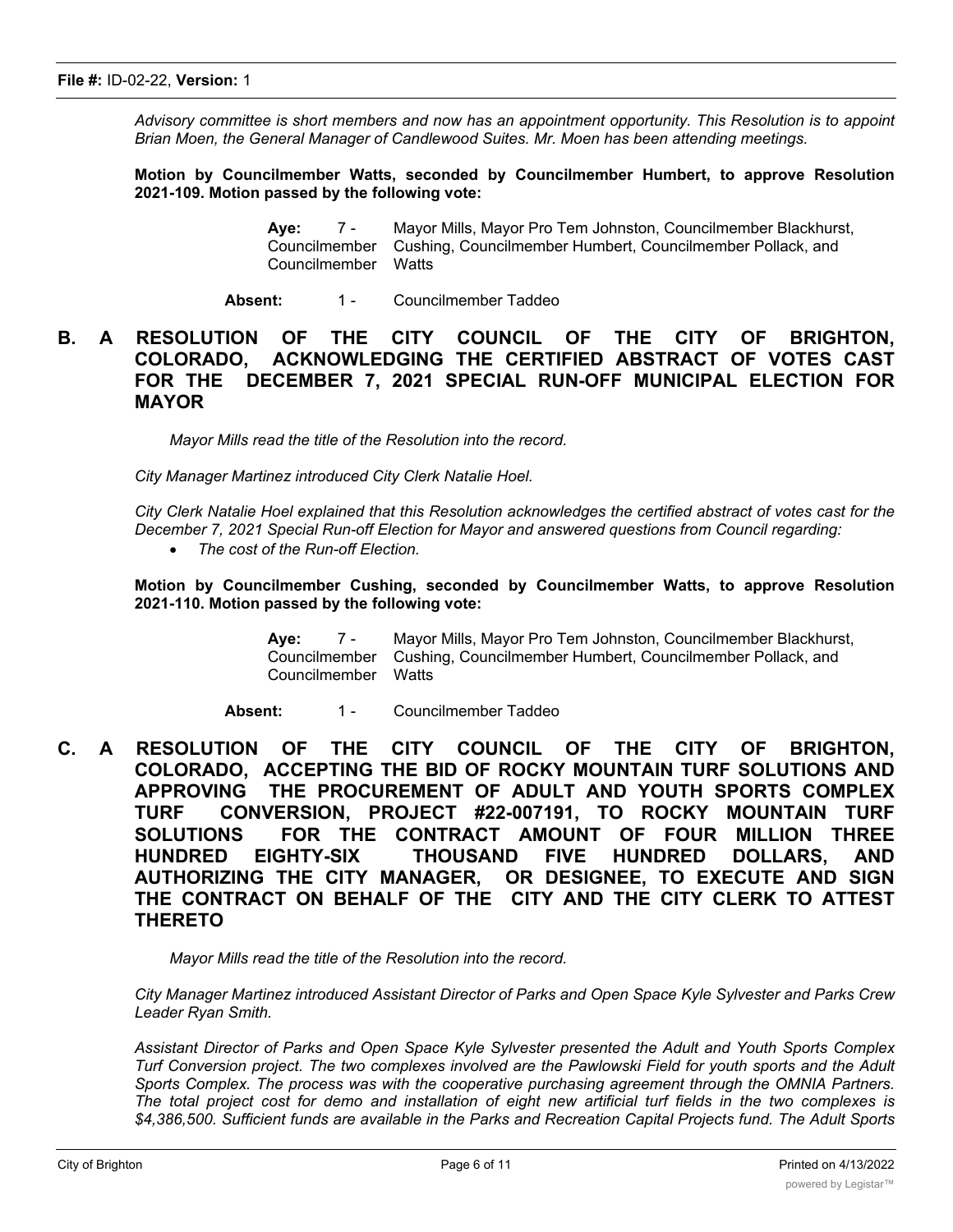#### **File #:** ID-02-22, **Version:** 1

Complex consists of approximately fifteen acres of land and 9.5 acres of planting area will be converted to artificial turf. Pawlowski Field used for youth sports consists of 5.75 acres and 3.3 acres will be converted to artificial turf. One full-time employee maintains all of the athletic spaces in the City. Game preparation is done *by the Recreation Center staff and the BYBSA. The current maintenance staffing hours include 1,200 hours* for parks staffing and 1.300 hours for recreation staff and BYBSA for a total of 2.500 hours per year. The maintenance hours with the artificial turf is reduced to 400 hours for parks staff, 400 hours for recreation staff and BYBSA for a total of 800 hours per year. The water usage for the Adult Sports Complex is approximately 12 million gallons per year and the Pawlowski Fields use approximately 2 million gallons per year. The water *savings after the turf conversion will be approximately 10.5 million gallons per season.*

*Parks Crew Leader Ryan explained that the contract would be awarded to Rocky Mountain Turf Solutions.* AstroTurf has been in business since 1965 and Rocky Mountain Turf Solutions is the regional installer for the product. Crew Leader Ryan presented the details of the project. There is a thirty week timeline for construction and they can begin on January 10, 2022 if approved. Only two fields would be worked on at a time so the other two fields are available at all times. Work on the Pawlowski Fields would not begin until the Adult Sports *Complex is completed, this would begin in August. There is a fifteen to twenty year product longevity.*

*Assistant Director Sylvester and Crew Leader Smith answered questions from Council regarding:*

- · *The savings of gallons of water per year.*
- · *The reason for the red clay look in fields instead of turf.*
- · *The ability to have the turf look instead of the clay.*
- · *The comparison of other products and bids from other companies.*
- · *Confidence that the bidding process was vetted.*
- This being the best product for the City's needs.
- · *Results of studies done for injuries with this product.*
- · *There being a consistent bounce with this product.*

#### **Motion by Councilmember Watts, seconded by Councilmember Blackhurst, to approve Resolution 2021-111. Motion passed by the following vote:**

**Aye:** 7 - Mayor Mills, Mayor Pro Tem Johnston, Councilmember Blackhurst, Councilmember Cushing, Councilmember Humbert, Councilmember Pollack, and Councilmember Watts

Absent: 1 - Councilmember Taddeo

**D. A RESOLUTION OF THE CITY COUNCIL OF THE CITY OF BRIGHTON, COLORADO, ACCEPTING THE BID OF ARROW J LANDSCAPE & DESIGN INC. AND APPROVING THE PROCUREMENT OF FOUNDERS PLAZA PHASE II CONSTRUCTION LANDSCAPING, PROJECT #21-006990, TO ARROW J LANDSCAPE & DESIGN INC. FOR THE CONTRACT AMOUNT OF SIX HUNDRED THIRTEEN THOUSAND EIGHT HUNDRED TEN DOLLARS (\$613,810), AND AUTHORIZING THE CITY MANAGER, OR DESIGNEE, TO EXECUTE AND SIGN THE CONTRACT ON BEHALF OF THE CITY AND THE CITY CLERK TO ATTEST THERETO**

*Mayor Mills read the title of the Resolution into the record.*

*City Manager Martinez explained that Council directed staff to explore funding sources with BURA at the December 7, 2021 City Council meeting. BURA was unable to meet and will have a special meeting on December 29, 2021. Staff is asking for this item to be continued to the second meeting in January.*

**Motion by Mayor Pro Tem Johnston, seconded by Councilmember Blackhurst, to continue the Resolution to January 18, 2022. Motion passed by the following vote:**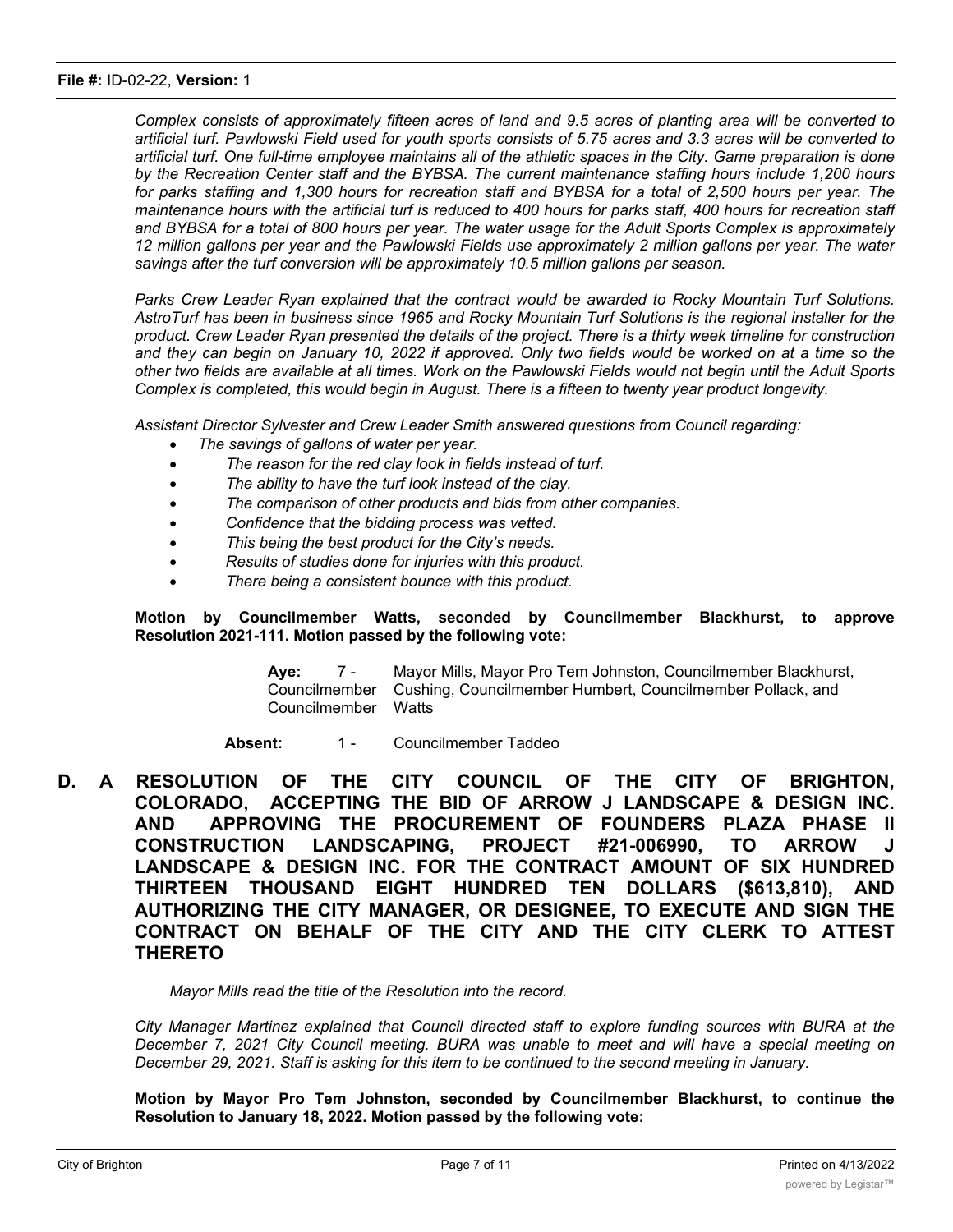**Aye:** 6 - Mayor Mills, Mayor Pro Tem Johnston, Councilmember Blackhurst, Councilmember Humbert, Councilmember Pollack, and Councilmember Watts

- **No:** 1 Councilmember Cushing
- Absent: 1 Councilmember Taddeo

## **10. UTILITIES BUSINESS ITEMS**

#### **Ordinances**

## **A. AN ORDINANCE OF THE CITY COUNCIL OF THE CITY OF BRIGHTON, COLORADO, AMENDING AND RE-CODIFYING CERTAIN SECTIONS OF TITLE 13 OF THE BRIGHTON MUNICIPAL CODE (FINAL READING)**

*Mayor Mills read the title of the Ordinance into the record.*

*City Manager Martinez explained this is the final reading of the Ordinance.*

**Motion by Councilmember Blackhurst, seconded by Councilmember Humbert, to approve Ordinance 2379. Motion passed by the following vote:**

- **Aye:** 7 Mayor Mills, Mayor Pro Tem Johnston, Councilmember Blackhurst, Councilmember Cushing, Councilmember Humbert, Councilmember Pollack, and Councilmember Watts
- Absent: 1 Councilmember Taddeo

#### **Resolutions**

**B. A RESOLUTION OF THE CITY COUNCIL OF THE CITY OF BRIGHTON, COLORADO, ACTING BY AND THROUGH ITS WATER ACTIVITY ENTERPRISE, APPROVING THE FIRST AMENDMENT TO INTERGOVERNMENTAL AGREEMENT NO. 20-08.24 BETWEEN THE CITY OF BRIGHTON AND URBAN DRAINAGE AND FLOOD CONTROL DISTRICT D/B/A MILE HIGH FLOOD DISTRICT REGARDING DESIGN OF DRAINAGE AND FLOOD CONTROL IMPROVEMENTS FOR THE BRIGHTON NORTH OUTFALL AT BASELINE OUTFALL FROM 19TH AVENUE TO THE PRESERVE, AND AUTHORIZING THE CITY MANAGER TO EXECUTE SAID AMENDMENT ON BEHALF OF THE CITY**

*Mayor Mills read the title of the Resolution into the record.*

*City Manager Martinez introduced Stormwater Coordinator Scott Olsen.*

*Stormwater Coordinator Scott Olsen explained that there are two North Outfalls within the City of Brighton.* The Denver Alignment just finished construction. This Resolution is for the First Amendment to the IGA with Mile High Flood District and is for the Baseline Alignment. Mile High Flood District is a quasi-governmental agency formed in 1969, they collect taxes from all parties in the district to provide funding back to the local jurisdictions for drainage and flood control projects. All citizens of Brighton living in Adams County pay this tax. An outfall system plan was created in 2006 and this outfall was conceptually designed in that plan. The City has updated the plan to bring it up to date and provide a feasible route for the outfall. The IGA was approved in September 2020 to provide contributions to the design of the outfall. The first amendment to the IGA will address moving forward with the construction. The original design and location have been amended to use an open channel conveyance instead of a piped system, this will save money for the City and the development.

,我们也不会有什么。""我们的人,我们也不会有什么?""我们的人,我们也不会有什么?""我们的人,我们的人,我们的人,我们的人,我们的人,我们的人,我们的人,我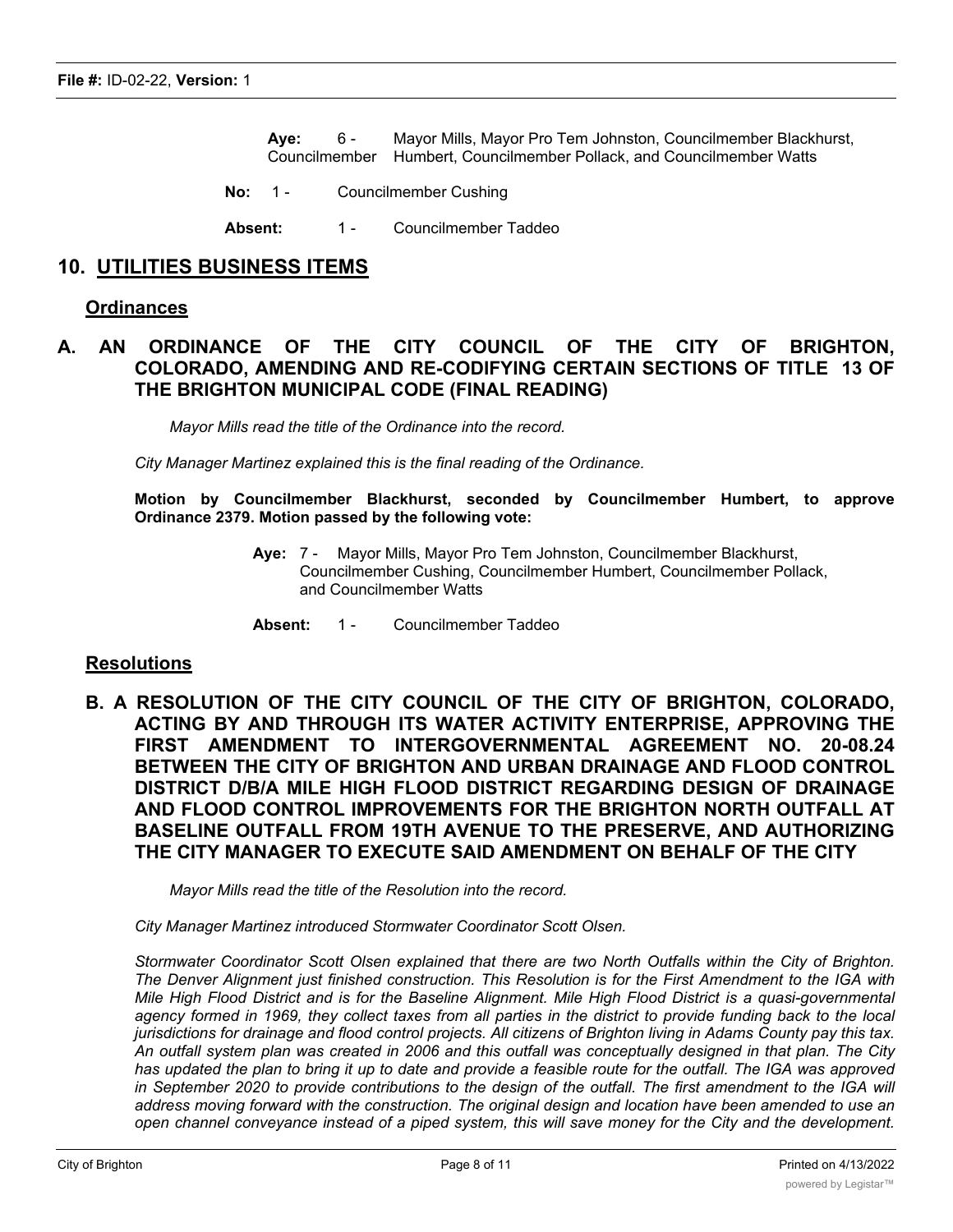There will be a detention pond to capture the high flows coming off of the developed areas. This plans for the drainage of some existing and future subdivisions. There will be a future connection for the Bridge Street *Widening Project. City Council previously approved \$498,000 for the design of the project. Mile High Flood District has provided \$750,000 and the City has contributed \$4,500,000 for construction and these funds have* been budgeted in the Stormwater Capital budget for 2022. The total cost for the project is \$5,748,000. Staff *recommends approval of the First Amendment to the IGA.*

*Stormwater Coordinator Olsen answered questions from Council regarding:*

- · *The bidding process.*
- · *The ability for the Mile High Flood District to hire who they want to complete the work.*
- · *Council reviewing the IGA.*
- · *The ability to get a new IGA.*
- · *This project affecting the flooding on Chavez Street and Telluride Street for the better.*
- · *The option to tie into the project.*
- · *This being pipes or including an open cut.*
- · *The anticipated completion date of the entire project.*
- · *Any anticipated road closures.*

**Motion by Councilmember Watts, seconded by Councilmember Blackhurst, to approve Resolution 2021-112. Motion passed by the following vote:**

- **Aye:** 7 Mayor Mills, Mayor Pro Tem Johnston, Councilmember Blackhurst, Councilmember Cushing, Councilmember Humbert, Councilmember Pollack, and Councilmember Watts
- **Absent:** 1 Councilmember Taddeo

## **11. GENERAL BUSINESS**

#### **A. E-470 Hazmat Route Designation Discussion**

*City Manager Martinez explained that the laws have changed since this was last presented to City Council and announced that the Fire District has no issues with the hazmat route designation.*

*Emergency Management Coordinator Stephanie Hackett gave a brief overview of the request by the Colorado State Patrol to designate e-470 as a hazmat route.*

**Motion by Mayor Pro Tem Johnston, seconded by Councilmember Watts, to approve sending a letter to the Colorado State Patrol in support of designating E-470 as a hazmat route. Motion passed by the following vote:**

> **Aye:** 7 - Mayor Mills, Mayor Pro Tem Johnston, Councilmember Blackhurst, Councilmember Cushing, Councilmember Humbert, Councilmember Pollack, and Councilmember Watts

Absent: 1 - Councilmember Taddeo

#### **B. Cancel the December 28, 2021 Study Session**

**Motion by Councilmember Humbert, seconded by Mayor Pro Tem Johnston, to Cancel the December 28, 2021 Study Session. Motion passed by the following vote:**

> **Aye:** 6 - Mayor Mills, Mayor Pro Tem Johnston, Councilmember Blackhurst, Councilmember Humbert, Councilmember Pollack, and Councilmember Watts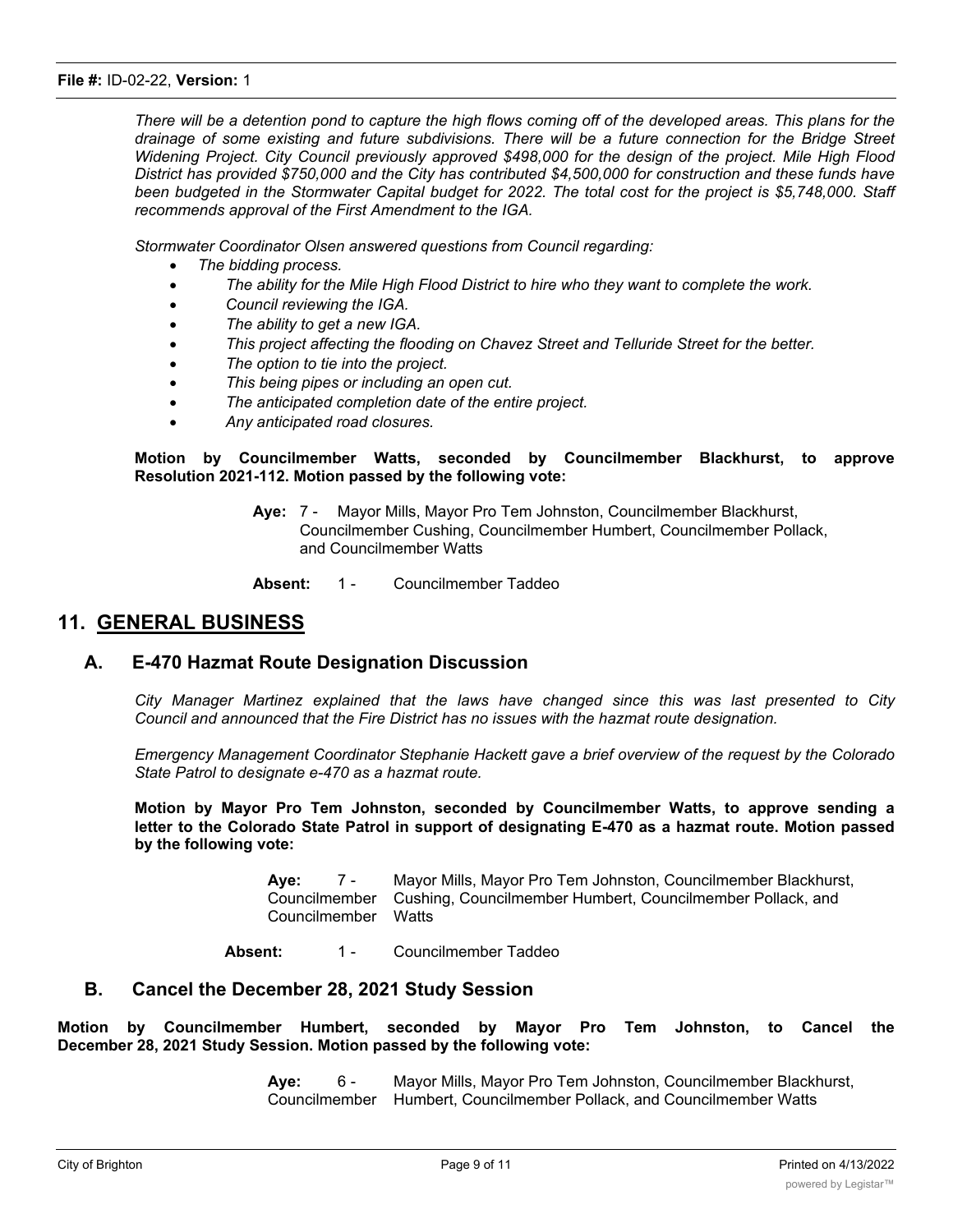**No:** 1 - Councilmember Cushing

Absent: 1 - Councilmember Taddeo

#### **C. Discussion of Vacant Council Seat Replacement**

*Members of City Council discussed filling the vacant Ward 3 Council seat by appointing Clint Blackhurst to fill the current vacant seat or holding a special election.*

*Peter Padilla, Brighton. Mr. Padilla agreed with many councilmembers that appointing current Ward 3 Councilmember Clint Blackhurst would be best for the City.*

Councilmember Blackhurst stated he is willing to accept the appointment and serve for the remainder of the *vacant term.*

**Motion by Mayor Pro Tem Johnston, seconded by Councilmember Watts, to appoint Clint** Blackhurst effective January 4, 2022 to fill the vacant Council seat in Ward 3. Motion passed by the **following vote:**

- **Aye:** 5 Mayor Mills, Mayor Pro Tem Johnston, Councilmember Cushing, Councilmember Humbert, and Councilmember Watts
- **No:** 1 Councilmember Pollack
- Absent: 1 Councilmember Taddeo
- Abstain: 1 Councilmember Blackhurst

#### **12. REPORTS**

#### **A. By the Mayor**

*Mayor Mills attended the EDC meeting, the NATA meeting, the AC Rep Legislative review, the Chamber* luncheon, the Jane Talbot room dedication at Eagle View Adult Center, the Festival of Lights, the Swearing in *Ceremony for Brighton Police Officers and read to 4th graders at Henderson Elementary.*

#### **B. By Department Heads**

*New Finance Director Catrina Asher introduced herself and gave a brief history of her background.*

#### **C. By the City Attorney**

#### **D. By the City Manager**

*City Manager Martinez thanked Councilmember Humbert for his knowledge and his kindness to staff during his service.*

## **13. REPORTS BY COUNCIL ON BOARDS & COMMISSIONS**

*Councilmember Watts attended the Jane Talbot room dedication at Eagle View Adult Center, the Senior* Advisory Board meeting, a concert at the Armory, the Swearing in Ceremony for Brighton Police Officers and *the Festival of Lights.*

*Councilmember Humbert attended a concert at the Armory.*